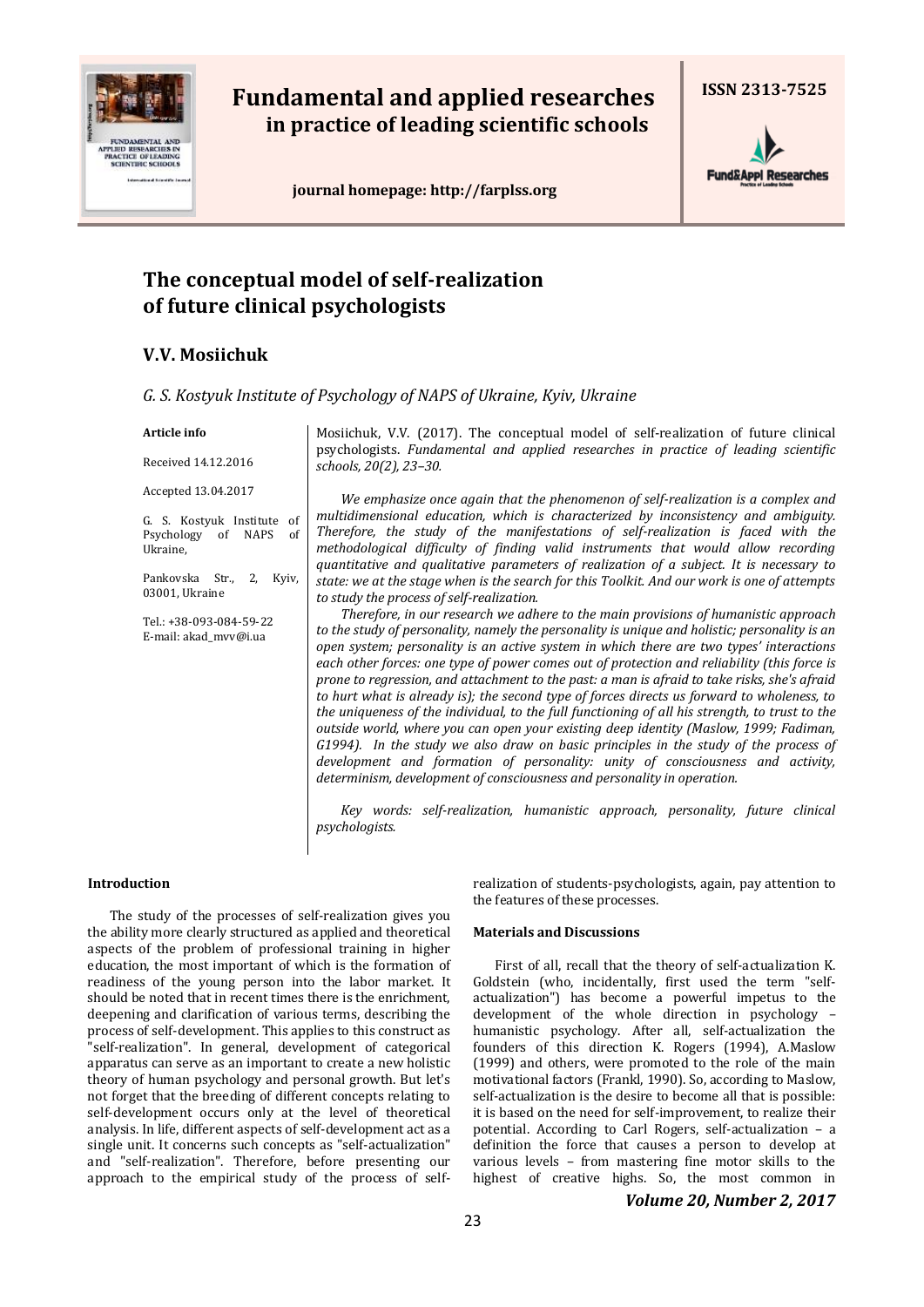*V.V. Mosiichuk*

*Volume 20, Number 2, 2017*

psychology is the interpretation of self-actualization as a conscious effort of the individual to the fullest possible disclosure of its human potential with a view to its realization in practical life for the benefit of society. Note that humanistic psychology is developing a theory of personality in the structural-dynamic plane, which covers the whole period of human life. The importance is given to the description, the construction and development of the internal experience of the individual, as he is in human consciousness and thinking. Some of the fundamental provisions defining the humanistic approach to understanding personality identify the most significant external and internal relationships of the personality that characterize self-actualization and self-realization.

Therefore, in our research we adhere to the main provisions of humanistic approach to the study of personality, namely the personality is unique and holistic; personality is an open system; personality is an active system in which there are two types' interactions each other forces: one type of power comes out of protection and reliability (this force is prone to regression, and attachment to the past: a man is afraid to take risks, she's afraid to hurt what is already is); the second type of forces directs us forward to wholeness, to the uniqueness of the individual, to the full functioning of all his strength, to trust to the outside world, where you can open your existing deep identity (Maslow, 1999; Fadiman, G1994). In the study we also draw on basic principles in the study of the process of development and formation of personality: unity of consciousness and activity, determinism, development of consciousness and personality in operation.

Important for us is the position that personality development is determined not only by the personal qualities and the conditions that shaped society, but the natural, individual characteristics and potential capabilities of the person (L.S.Vygotsky, B. G. Ananiev, G. S. Kostyuk, A.M.Leontyev, S. L. Rubinstein). As already stressed, the operationalization of the concept "self-realization" cannot be achieved without consideration of a methodological approach to the study of the phenomenon of selfactualization, which is characterized by inconsistency and ambiguity. A vivid illustration of the above is the structure of the questionnaire of personal attitudes POI (Personal Orientation Inventory), which was created E.Shostrom (Section 1).

1. Self-actualization – this is a comprehensive and continuous development of creative and spiritual potential of the individual, this maximum realization of human capabilities, that adequate perception of the world and their place in it, the richness of the emotional sphere and high level of mental health. Thus, generalized self-actualization is defined as "...the desire for self-fulfillment, the tendency to actualize what is contained as potentials. This is trend can be called a human desire to become increasingly what he is capable of becoming" (Vahromov, 2006). As shown by the analysis of the psychological literature on the problem (implemented in section 1), the vast majority of psychologists in their studies do not distinguish between "self-actualization" and "self-realization". But the logic of the development of science requires differentiation of these categories. And in modern psychology more and more scientists note that these concepts are not completely

identical: they have some substantial differences. In fact, now there is a new understanding of the concept of "selfrealization". In particular, to clarify the relationship between the concepts of "self-realization" and "self-actualization" attention was drawn to an accurate translation of these terms because psychology they were brought from the English language. Actualization (асtualization), on the interpretation of the Oxford dictionary of current English for students (1984), refers to the action as a process, waste of energy, which has a real result. And the implementation (realization) is, first and foremost, the awareness, the thinking (cognitive) activity. That is, the mapping "selfrealization" and "self-actualization" occurs in the coordinates of human activity – internal and external. As you know, two forms of activity – the external (material) and internal (theoretical work) is allocated by the criterion of "nature of work". External and internal forms of activity are interlinked and cross each other in the processes of internalization and exteriorizes. This implies that the concept of "self-realization" means mental, cognitive aspect of theoretical work, work in domestic plan or domestic activities. In this context, is a very accurate statement E. Erikson (1996): "Identity develops gradually transition from one stage to another is seen by the readiness of the individual to move towards further growth, expansion of conscious social circuit radius of social interaction". The subject of activity with the help of his mental abilities, in the process of active interaction with objective reality (nature and society) is purposefully aware of some peculiarities of their own mental activities, namely: past performance (is the formation of the concepts of the past); aware of the vital strategies and tactics; develops purposefully (rebuilds, adjusts) life meanings and goals (the process of goal setting); finds a sense of activity and life (both past and future); designs and builds life path. All the energy of self-realization is directed on disclosure and use of his mental capacity. This is a significant feature of self-realization. The ideal of selfrealization is the fullest possible actualization of their capabilities and abilities, which leads to the development of harmonious and fully functioning person. It is clear that this ideal can only draw near through the knowledge of yourself and your inner experience. Based on the above – selfactualization precedes self-actualization, the acts of which he is master, to a certain extent, completed the building. Selfactualization means the practical aspect of activities that are aimed at fulfilling the life plan of the individual (which is discussed in processes of self-realization).The act of selfactualization is a set of actions performed by a subject on the basis of deliberately set us in the course of fulfillment of objectives and strategies to achieve them. Thus, selfrealization and self-actualization are the two inseparable sides of one process – the process of personal development and growth, the result of which is a person who in selfactualization, or in other words, the person who made the most and used their human potential. It is clear that for a more complete disclosure of the concept of "selfactualization" we need to define the concept of "potential". As we have emphasized an essential feature of the self is what all human energy directed at the disclosure and use of his mental capacity, and therefore ideal self is the most comprehensive update their capabilities and skills and goal fulfillment is the disclosure and use of his mental potential in

*Volume 20, Number 2, 2017*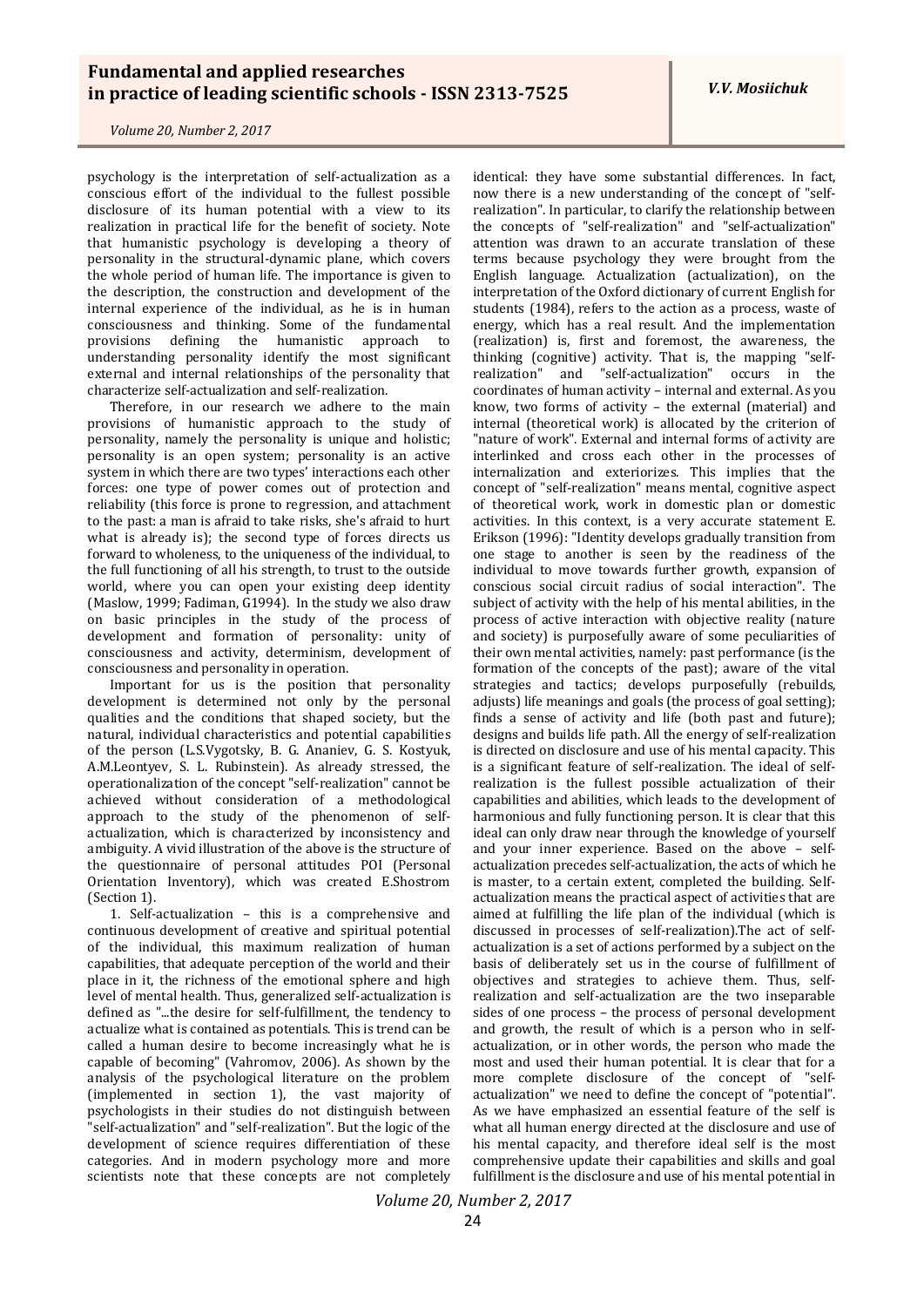*V.V. Mosiichuk*

*Volume 20, Number 2, 2017*

life, and particularly in education and careers. That is, the notion of "self-realization" focuses on the development of potentiality of the individual, on the disclosure and use of psychological potential.

Potentiality of the concept of "self-realization" and underlines the General motive which underlies it – the desire to improve, to grow (C. Rogers, A. Adler, A. Maslow, etc.), which is the motivation to improve themselves, to develop their ability, their potentiality. Moreover, the desire to improve A. Adler is innate in the sense that "... its part of life, the desire or need, without which life would be unthinkable" (Fadiman, 1994). So self-realization is a psychological category, which applies to the recognition and disclosure of his mental capacity. A rather important theoretical and methodological note on the potential (in the context of the overall ability to develop) makes L.I.Antsiferova. It allocates trigram abilities that are included in the overall ability to develop. The first is the ability to retain, to preserve all the positive content of its history, and accumulate the results of development. Second is the ability to update the potential content of his consciousness to include it in the relevant respect, to have sensitivity to past performance, which did not arise arbitrarily, accidentally, spontaneously. The third is the ability to create something new in the world and in oneself extending the sphere of potential. In our opinion, the second and third abilities accurately reveal the psychological content of selfactualization as an important aspect of self-development (which is essential for real personal development). The most complete, in our view, the definition of the psychological potential of the person we find in the T. A. Burova: it is a system of psychological properties that determine the possibility of successful human activity in different spheres of life and activities (Kucerovsky, 2006)<sup>i</sup> .Groups of properties from which to derive psychological potential are:

- Total activity (energy): initiative, general achievement motivation;

- Vector activity: focus on human achievement in a particular area of life or a certain type of activity (in particular, a strong motivational readiness for selfrealization in the chosen professional path); The ability, cognitive, sensory, sensorimotor, humanitarian, etc.

- Regulatory quality: self-esteem, neurons-mental sustainability, system values, volitional qualities. So, the psychological potential of a person is an important factor in effective and successful: what it is, the higher the success of the individual. As we have said, self-actualization is a psychological category, which applies not only to the processes of the disclosure of the identity of his mental capacity, but also (primarily) to the processes of realizing this potential. Self-realization is not possible without man's awareness of himself, of his abilities, opportunities, needs; self-acceptance, your self-image; its role and status affiliations, their psychological (intellectual, emotional, volitional). This active self-awareness consists of selfawareness, self-knowledge, and self-assessment of their own mental potential. As we know, self-development, change and progress start with internal awareness. From a deeper consciousness implies the ability of man to control his life. As you can see, self-actualization, of course, is a definite aspect of self-awareness, self-knowledge, self-identity, that

is, inner-personal, individual process in which a person compares himself not with others but with myself. Improved knowledge about their capabilities is most intense in the process of acquiring new experience in the process activities. It is generally accepted that in the course selfdiscovery is changing "meaning images I" (which make up self-concept). The content of the images I in the actual mind of the individual are represented, mainly, values, motives, personal traits, beliefs. That is, according to some scientists, indices (exponents) of the process of self-awareness are: value orientation, the real and the ideal images of "I", life goals, personal strategies of self-affirmation, the level of selfactualization, images of interpersonal relationships and othersii (Pfetiskin, Kozlov, Manuilov, 2002). Recall that internal psychological factors (which represent the content of images I) along with external, situational factors determine the behavior of a particular individual. The process of self-realization means the realization and constant correlation between different ideas about themselves(for example, conscious values, desires, motives, aspirations; his mental capacity; conscious of the past performance; lucid and objectives); to develop strategies to achieve goals on the basis of a correlation of ideas about themselves and the demands of society. In his gradual selfdevelopment as in the development of self-realization (as part of the self), the identity moves in the direction of further growth, we understand social area. As we have stressed, the expansion of views about their opportunities the most intense is in the process of acquiring new experience in the process activities. Therefore, the level and "size" of awareness can be an indicator of a level of selfrealization. That is, the processes of self-realization (as an activity internally) to heavily included (or service) in the process of self-knowledge, of self-determination. As the need for self-determination is, to a large extent, need to form a specific sense, the term "self-determination" in our research, we understand the process of purposeful elaboration of a person's life meanings and purposes, life strategy and tactics. Self-determination characterizes the life of man as the subject of his own life, which develops its strength and abilities, sets the mode of the intellectual, physical and emotional stress. The result of self-identification-the first man to walk on the goals, directions and methods of activity, adequate to his individual abilities, as well as the formation of the spiritual self-worth, ability through focus to independently realize their purpose.

Regarding the process of professionalization is a more accurate interpretation of self-determination as an independent stage of socialization, the individual acquires the average readiness for independent creative activity on the basis of awareness, and relating the "want-can-yet-need" and is able to make independent decisions on vital goals". An important aspect of self-realization is the ability to predict the future in the form of goals and strategies to achieve them. Naturally, predicting the future is built on recognition of past performance and the present, that is, the future stands out as a particular projection of modernity. Pay attention to the fact that goals and expectations have more effect on behavior than past experience. That is, the target (as designs by which people are guided in life, as certain expectations from the future) organize and present systematize personality and are important determinants of

*Volume 20, Number 2, 2017*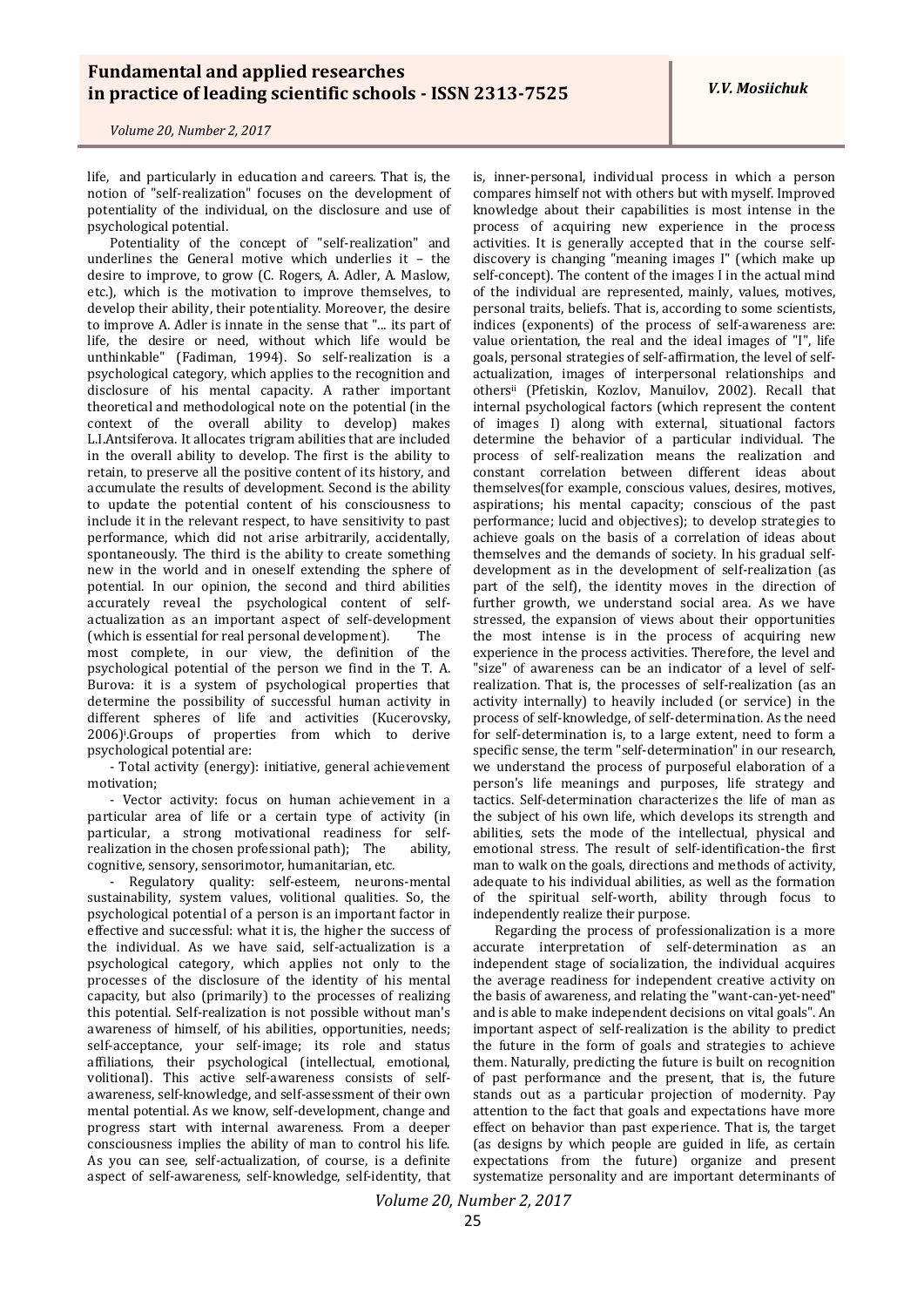human behavior. Each person develops their own specific purpose in life, which are the concentration of her aspirations and achievements. Life goal particular person is influenced by his personal experience, her values, attitudes, characteristics. Life's purpose, consciously or unconsciously necessarily arise: as long as man lives, he constantly sets himself goals, the implementation of which allows her to understand the meaning of his life. They set the trend of development of the individual; determine the formation of a life plan. And that means realizing and attaining your goals, changing life plan, the person discovers himself, learns to govern him by circumstances, takes over her time, and reaches the identity. That is, goal-setting and realization of goals is not only the highest form of anticipatory reflection of reality (which allows man to overcome "chaos future" according to A.Adler), but also a significant factor in selfdevelopment and content of self-realization as an internal activity.

By the way, self-conscious and build the prospects of its development in certain employment activities (goals, plans), responsibility for its activities and experience in own professional self-efficacy manifests the subjectivity of the individual. Therefore, if we talk about the development of the subject of work, first of all, you need to talk about the development of his ability to make sense of their activities, to find the meanings of these activities and look for ways to improve myself in this activity. And this is the content of selfrealization as a phenomenon of existential being. We want to emphasize that the subjective approach at the center of scientific attend ton makes the internal activity of the individual (S. L. Rubinshteyn, B.G.Ananiev, G. S. Kostyuk, S.D.Maksymenko et al.), Is very important to understand the essence of the processes of self-realization. Indeed, the very activity of the individual is the basic condition for fulfillment process, with it, the activity is not only (and not only) as a characteristic of temperament and character, and her position in life.

Active position in life (as a partial view of the total activity of the individual) is the result of interaction between objective process ("other definitions") and the subjective internal (self-determination process). Although, in our view, the emphasis in the fulfillment of its internal, cognitive aspects, more precisely to talk about selective activity, personality mobilization, willingness to subjective, internal activities, which focuses on disclosure and use of his mental capacity, developing goals, objectives and strategies to achieve them. This activity meets the above needs of the individual. As we have noted, the process of selfactualization are often seen as not only active, but creative response to various impacts, which occur in a person's life. So A. Adler believed that the self of a person that guides and directs individual responses to surrounding reality, is, in fact, the creative power of the individual. Accordingly, the processes of formation of life goals, strategies to achieve them, lifestyle is also, in fact, creative acts. A person actively and creatively interprets the information and experience that she receives in the course of life. Actually, is according to psychologists, the individual response of a person to the reality always creative. Thus, the scientific analysis of psychological sources, which reinterpreted and deepen the processes of self-identity, to determine the process of selfrealization as a focused awareness, mental (cognitive) aspect

of which is shown, in construction, adjustment and restructuring "concept I" (including the "ideal I") world view, life plan, goals activities; in search of meaning; in recognizing the results of past activities and more. In the process of self-realization a subject consciously puts before itself aims and to produce strategies of their achievement. And self-actualization (as the other, inseparable from self, side, self-development) is a practical aspect of the activity, a set of actions aimed at the implementation of the life plan (goals) of the individual, which is supplied in the course of self-realization.

Self-actualization manifests itself in various forms: in the construction, adjustment, restructuring the "I-concepts" of the image I (including "I - ideal"), life plans, goals and strategies of their achievement, in recognition of past performance (the past of concept).Self-realization is also targeting expansion and value-semantic content of individual consciousness. This is revealed, in particular, through the understanding of their values (which have gone internalization, assigning external values and understanding them as their own) and the grounds in search of meaning. That is, as already mentioned; the level of awareness can be an indication of a level of self-realization. Study selfrealization as one of the aspects of personal development (namely the expansion area informed of its capabilities, potentials, and abilities) is particularly important for the realization of personality-oriented paradigm of modern education. Although self-realization can act as a static goal of education: its deployment is possible only in the dynamics of self in the process of training and professional selfemployment. In our research we adhere to the model (the development of activities and of individual students) G. V. Ikrin, according to which in the process of professional training (in accordance with its three stages – primary, basic, final) there are three leading activities: educational, educational-research, educational and professional These types of students are characterized by specific goals, objectives, and ways of implementation activities. In particular, teaching and professional activity particular, teaching and professional activity (professionally-oriented educational activities) leads to the following basic psychological neoplasms in this age: ability to reflect, the formation of "self-concept" and the life of the program. Within the educational-professional activities is of the emerging elements of the future professional activity.

In our opinion, the most common forms of selfrealization in educational and professional activities means the desire to carry out complex training and professional activities, which is interesting for the student is a requirement) at a high level possibilities. In our study, we define educational-professional self-realization as an individual solution of complex issues: finding yourself in the future profession; with the definition of their professional capabilities (abilities and aptitudes); the definition of the desires and expectations of the chosen profession; determine its place in the profession (professional identity); with the definition of the vectors of their professional growth. In the process of educational-professional selfrealization is essential to their own choice person of high professional ideals and values professional and personal growth, constructive and moral behavior. Such choice acquires the special meaningfulness for the specialists of socionomic professions, as their individual properties

*Volume 20, Number 2, 2017*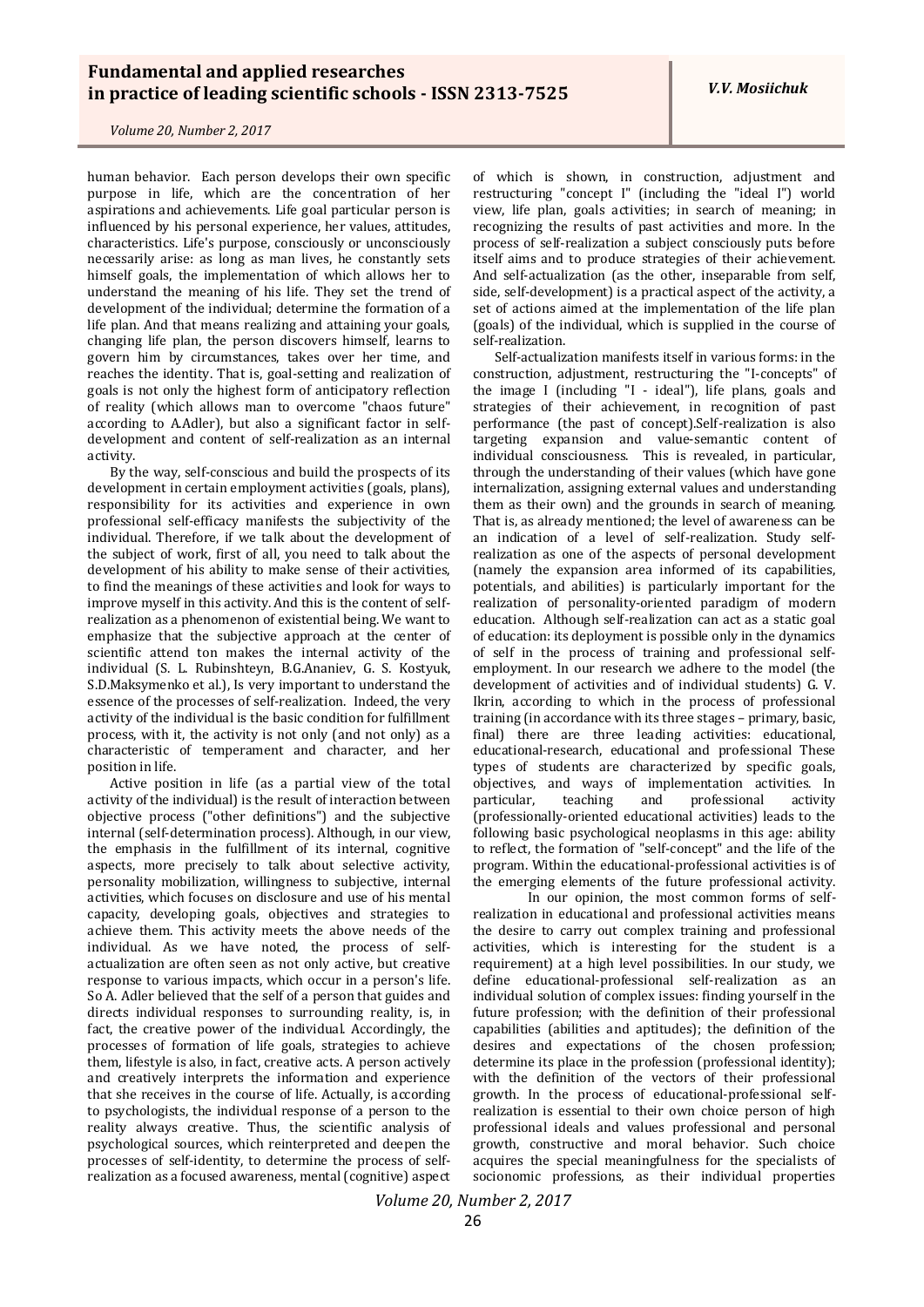*V.V. Mosiichuk*

*Volume 20, Number 2, 2017*

influence (in particular, through communicative cooperation) on forming of personality those, who they work with.

We believe that the most important for future psychologists are the aspects of training and professional fulfillment, reflecting the attitude of the people, in particular: implementation in the professional activities of General humanistic values (the good, help the weaker, altruism, etc.) and professional values such as serving others (orientation to cooperate duties and responsibilities); orientation to help (cooperation, mutual assistance, attention towards clients and the others).

In a complex process of self-realization are of young people experiencing and especially the experiences of crises of professional formation (which we discussed in Chapter 1). In their study, we understand the concept of "experience" in its core values, which are described by Vasilyuk (1984):

- Experience - is any emotive aspects of reality, which is directly represented in the mind of the subject and appears to him as an event of his own individual life;

- Experience - this desire, desire, desire that directly represent the individual consciousness in the process of choosing the motives and goals of which is made subject; these aspirations, desires, desires thereby contribute to understanding the relation of the individual to events that occur in her life;

- Experience is an activity that occurs in a situation of impossibility of achievement by the subject of the leading motives of his life, the fall of ideals and values; this activity is manifested in the conversion process of the psychological world, aimed at rethinking of its existence.

Refine these values. In the first the broad meaning of the term experience is accented by such features of experience, as immediate reality, and the affiliation of the content of consciousness of the subject. Limitations occur when mixing of experiences to a predominantly affective condition, a sharp isolation from knowledge of reality, as well as in the study of experiences outside the context of the real activity of the subject. Characterization of a fact as the experience indicates the rootedness of this fact in the individual human life (Vasilyuk, 1984).

The second value reveals the function of such special experiences as aspiration, desire, and volition in the regulation of life of the individual. These forms reflect in the mind the dynamics of the struggle of motives, selection or rejection purposes to which man aspires. A motive that is subjectively expressed in the experience directly they contain. This creates the impression that the experiences themselves motivate individual behavior. In reality, feelings are like internal signals that are understood by which personal meanings of events. Consciousness selects a possible motive and the regulation of the dynamics of individual behavior (Leontief, 1977).

The third meaning of the term experience captures it as the special activity which occurs in critical situations), using which man is able to move, as a rule, heavy events, to regain the lost meaning of existence. For example, this kind of activity takes place when is not external conversion situation, no new knowledge of it cannot return to man the meaning of life (loss of a loved one).The product of such activities is an experience that comes as a result of the revaluation of values, their place in the world, gaining a

sense of its existence. The development of this faces the problem of experience allows us to implement the idea that human consciousness not only reflects the objective world, but creates it. Because in the process of experiencing aspects of reality that are directly presented in consciousness, emotionally charged, it is necessary to briefly review the scientific understanding about the interaction between emotional and conceptual reality. After all, in the language of experience "broadcast" their assessment of the human emotions, feelings, States which constitute the world spiritual experiences and interested and devastate assess the validity.

Recall that in psychology there is a fundamental position product of passion and intellect in personality development, because these two psychological systems (emotional and cognitive) are parts of one whole consciousness (L. S. Vygotsky, A. V. Zaporozhets, V. P. Zinchenko and others).Emotion and cognition are in a contradictory dynamic relationship and interplay and provide uniform regulation of behavior and activity of the individual. Note that scientists admit the possibility of different variants of generation cognitions and emotions (which is primary or secondary), most importantly, again, the fact of their unity, integrity, mutual generation and mutual influence. This unity is the basis of psychological mechanisms of integration of the experience that may be acquired in the process of life and manifested in its properties and individual style of behavior and activity. "Breeding" emotional and cognitive psychological phenomena is done only for the sake of scientific analysis.

D.A.Leontiev believes that emotional and conceptual systems describe the terminology in psychology the same phenomena and therefore, to a large extent, substitute each other. The differences between them: emotions are concepts that are less generalized and more descriptive. Clear distinction between meaning and emotional phenomena has: emotional relationships are the basis of semantic entities, and the notion of sense serves only for specific conceptual interpretations of these relationships. This interpretation emphasizes, primarily, the particular development that the phenomenon of the emotional nature gets in the system of consciousness.

Different authors agree that emotions are a form of mental reflection of subjective reality. Emotion confirms the integrity of consciousness, when viewed in existential terms, man's reality. And meaning is a specific semantic reality. Emotions are rooted in sensory analysis and have temporal, spatial, and modal and tensions characteristics. And features of the semantic phenomena quite another.

Like emotions so and rational methods of cognition provide orientation in the world. Emotions do not just accompany the processes of rational processing of information, and is a way of organizing behavior, which in some aspects complements the rational, and some is an alternative to the latter. Summarize the main features of emotional analysis of situations compared with rational:

- Emotions - a way of processing global information and develop responses to this information. Emotions rating system allows a person to: assess the safety/danger situations; see pleasant/unpleasant consequences. So, the emotional analysis differs from rational analysis, where the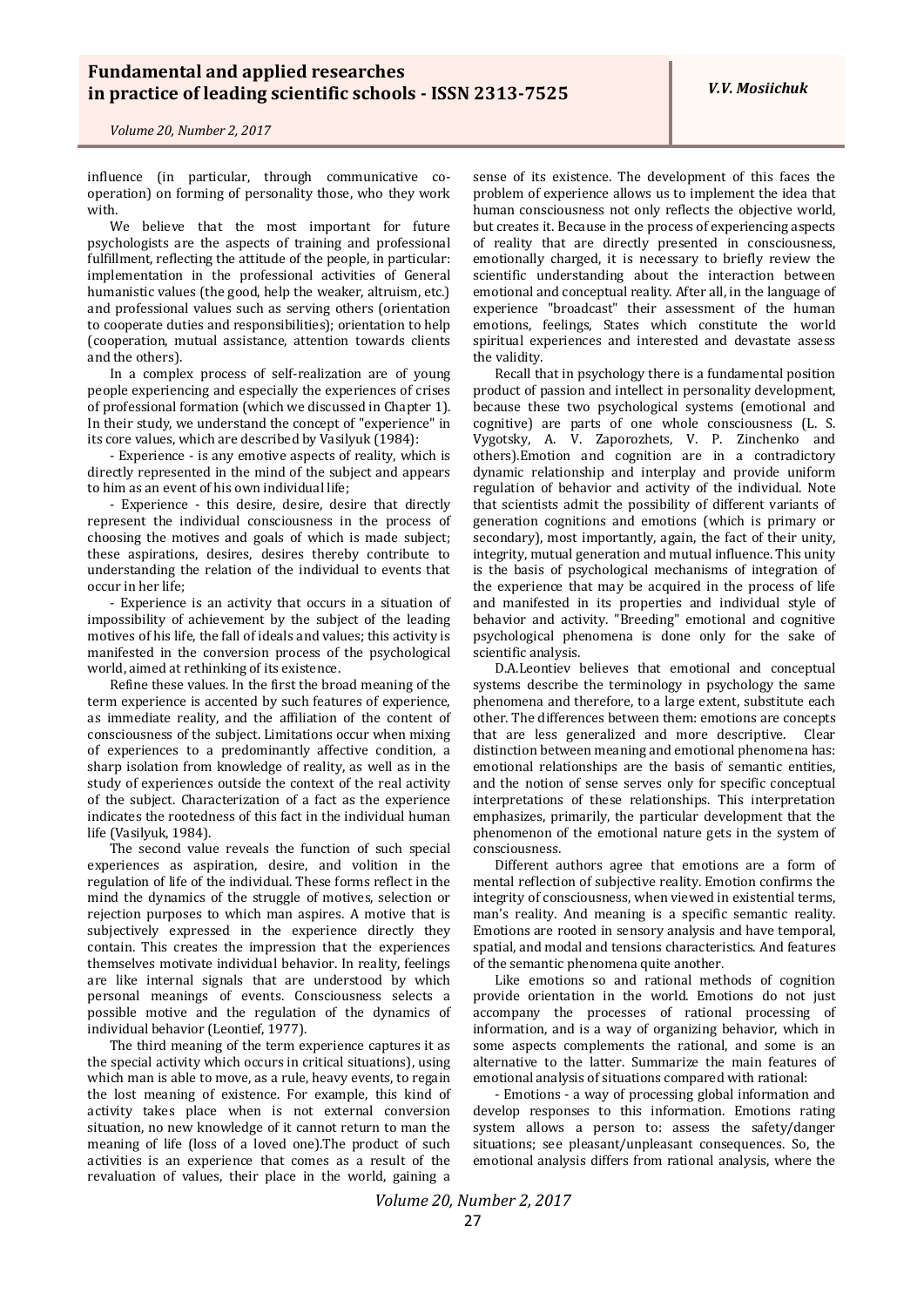situation is broken down into the elements of which then constructed structure;

- Emotional evaluation of reality, actions, behavior, etc. (unlike cognitive) is very fast;

- Emotional system has a way to respond: it gives the general vector that points to a behavioral repertoire, which happens with the choice of a particular form of behavior;

- On an emotional level analysis of the situation analysis of the expected value, the significance of an object, it experiences pleasure / trouble. It is important that this sense of values can motivate to action that may be the motive. But motivation can only be values that recognized the personality, rather than imposed on it. So, emotions and feelings not only enrich the reflection of objective reality, but also due to the needs and interests are human motives to work, regulators activity.

The specifics of the situation dictate the optimal way of information processing: in some situations, it is optimal analytical processing of information and in other global emotional processing, which always gives an approximate answer, but very fast, with much less cognitive cost. Therefore the emotional processing of information is most optimal: 1) at the deficit of time; 2) in very difficult situations at that the analytical decision of problem is impossible. Social situations behave exactly to such situations. Therefore for their understanding a most value is acquired by the emotional system. In contrast to the emotional processing of information, its analytical treatment allows to achieve maximum precision of the response, but requires large amounts of material for information processing and, consequently, time. Note that emotions affect the perception of the surrounding world (events, phenomena and people); affect all cognitive processes (memory, thinking, imagination); affecting everything that makes a person (without emotion there is no action, actions, activities, behavior); helps to conclusions on how to behave in a particular life situation like. That is, the social development of man is motivated by emotion, which she associated with her social environment, emotions a person experiences to other people orient its social behavior, contributing to its accuracy, speed, and adequacy. That is, the emotional and social aspects of development are in constant interaction and interdependence. Emotions experienced person to other people orient its social behavior, contributing to its accuracy, speed, adequacy. Therefore, the crises and conflicts play a vital role because the quality of their decision may determine the future line of development of the person, favorable or unfavorable to selfrealization. In our work we rely on scientific research O.A.Stolyarchuk (2010), examined the characteristics of professional learning at the university and developing the thesis of scientists (in particular, Povarenkov Y. P., Podolyak, L. G., Yurchenko V. I.) on the students experience multiple crises of vocational training, in addition to the crisis of adaptation (which is traditionally regarded as the first crisis of vocational training), there are also crises:

- approbations (that begin on the third course and stipulate passing the student of active pedagogical practice);

- to professional readiness (that is characteristic for the students of final course and related to the prospects of handing over of state examinations and to beginning of professional activity).

In particular, we explore the psychological characteristics of educational and professional fulfillment of future psychologists in crises and testing of professional readiness. These crises (to adaptation, approbation, professional readiness) are the variety of crises of the professional becoming. The normative character of these crises manifested in the fact that, according to research they appear in most of future work.

Studying the psychological characteristics of professional development experiences crises reveal the severity of these crises emotional experiences. Indicators (indicators) of crises are: lack of enjoyment from the study and future professional activities; the feeling of "bad luck" (which explains, in particular, the fact that it is not "my" profession "is not my" goal and the like); a loss of inner integrity, inner balance (a measure of problems in value-semantic sphere of the personality); subjective experience fatigue (low capacity); low interest in the future of the profession; feelings of discontent; psychological discomfort; small increase feelings of anxiety, fear and sometimes depression; temporary inability to volitional action.

In the work we used the "most influential" indexes of crisis of professional readiness, that were distinguished in research of O. A.Stolyarchuk (2010), namely: level professionally directed frustration; alarm, anger, fear and boredom as displays of negative emotional accompaniment of the vocational training. As you know, the main task of mastering - to provide and maintain a certain level of mental and physical health, satisfaction with them, their activities, behavior, work. In his study, we proceed from the fact that mastering the strategy (in other words, to overcome the difficult and stressful situations) - is an individual way of interaction with the situation according to its logic, relevance to today's man and his capabilities. The strategy itself mastery is a direct action aimed at solving painful problems, or at least the collection of specific information about the possibility of such actions. Therefore, we believe that mastery / overcoming difficult life situations is important, first, the idea of this situation (such as approval of what the problem really is); Secondly, the idea of how to overcome it (including a plan for its solution); Thirdly, the process of capture - direct action aimed at solving painful problems (or at least collect specific information about the possibility of such action). On the ground of the pilot study and literature data formulated assumption that middle and low level experiences regulatory crisis of professional readiness contributing to high and medium levels of educational and professional fulfillment of future psychologists, as a moderate experiencing crisis creates conditions which contribute to the need for self-realization of potential to-date and expand the space conscious. But an intense experience of the normative crisis is not conducive to constructive teaching and professional self-actualization (the highest level). Verification of this assumption arose as a separate objective of the experimental work. Research of features of educational-professional self-realization of future psychologists and the influence of crises of professional training on this process is described in the next section.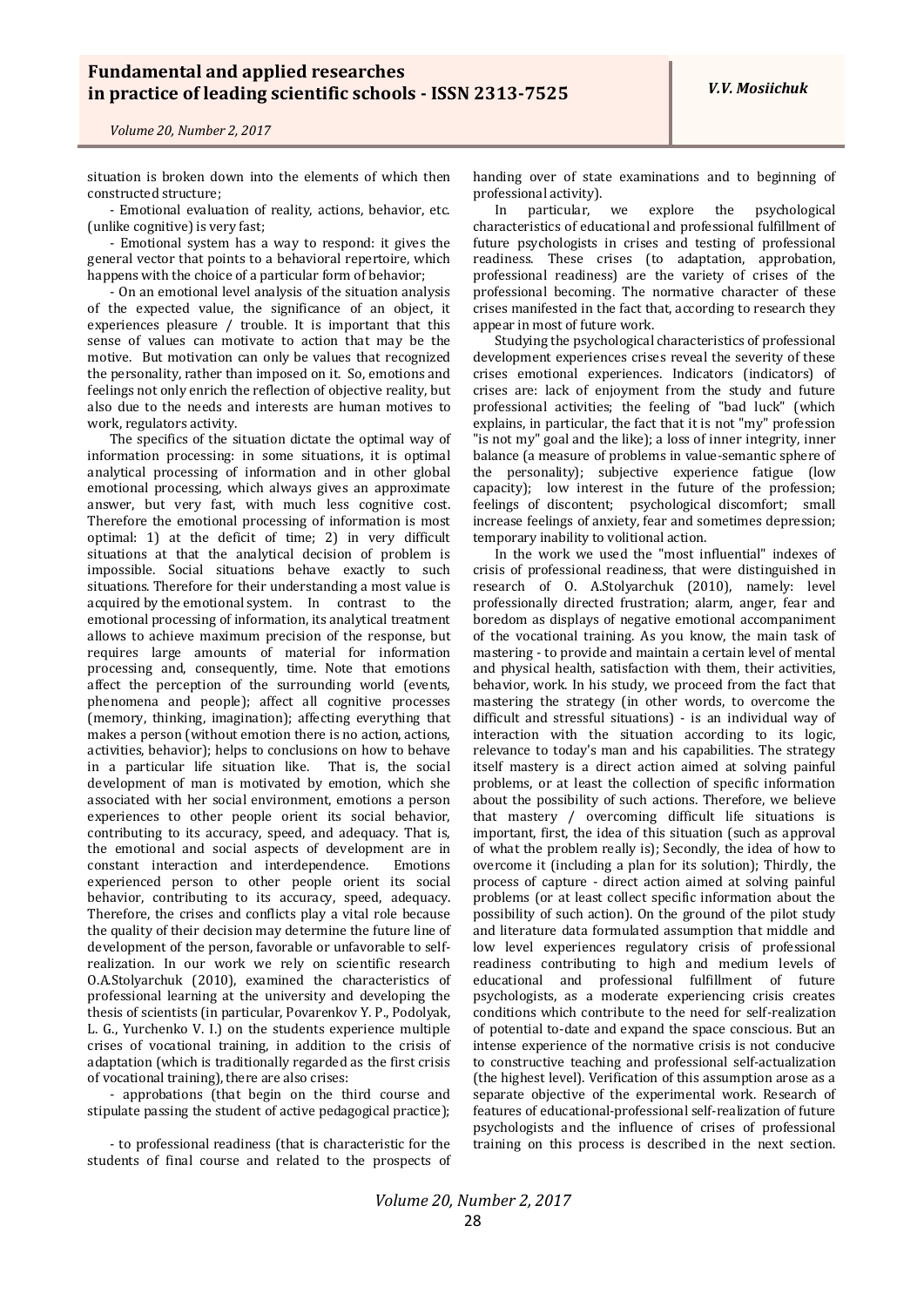Thus, the analysis of psychological and pedagogical literature gives you the opportunity to summarize the scientific views on the phenomenon of self-realization:

- Self-realization - a selective activity mobilization, the willingness of the individual to internal activities aimed at the disclosure and use of his mental capacity, develop goals, objectives, strategies to achieve them;

- Self-realization generated the following basic requirements: a self-development (improvement in selfactualization); in recognizing itself; to self;

- A prerequisite is self-conscious person setting the goal of the activity; fulfillment processes deployed mainly as a result of purposeful activity (including professional) identity;

- Self-realization (as an internal process of expanding space conscious aspects of his mental capacity in particular, their values, motivation, abilities, etc.) means active consciousness, which consists of self-awareness, selfknowledge, self-assessment of this potential;

- The aim of self-realization is the discovery and use of his mental capacity in life, and, in particular, in training and professional activities;

- Self-realization is structured by the values and meanings;

- The ideal of self - realization is the fullest possible actualization of its own possibilities and abilities;

- The main object of the subject with self - own "I"; personal growth occurs primarily through the development of subjectivity "I", expand ideas about themselves (selfconcept), the implementation of reflection;

- Actuators self-realization are: reflection, goal-setting (motivation through goal setting) of sense, ensuring the development of existential-semantic, motivational and goal setting individual components;

- Self-realization manifests itself in different forms, so its empirical research should use different approaches and methods; including self-representation is found in individual perceptions of himself as an activity that, for example, consist in the minds of students during university training;

- The essence of self-realization (as part of the self) - is the expansion of awareness; it is clear that the development of self-identity moves towards further growth, the expansion of conscious social space. Therefore, we can say that the composite index of a level of self-actualization is the level and "size" is the awareness of that space;

- Improved knowledge about their capabilities is most intense in the process of acquiring new experience in the process activities;

- An important aspect of self-realization is the ability to predict the future in the form of goals and strategies to achieve them. It is based on recognition of past performance and the present.

Some extend the argument those self-fulfillment manifests itself in different forms. Indicators of self (and, consequently, the spokesman of the process of selfawareness) is a set of ideas, about their goals, life plans, concepts of the past (the realization of the results of past performance) values and values, motivation, self-concept (real and ideal image of "I"), outlook, strategies of behavior, interpersonal relationships and more images. The wider,

deeper, adequate these views – the more space we understand in this person. Clearly, one study is not able to cover the entire spectrum of manifestations and forms of educational and professional fulfillment. Therefore, in our work we studied those components of training and professional fulfillment, which according to the literature and in our previous studies with the most significant contribution to the present psychological phenomenon and are essential for future psychologists, including: motivational, cognitive and behavioral target. An additional argument in favor of these parts of the educationalprofessional self-realization is that they contain the same groups of properties, which make up the psychological potential of the individual: regulatory quality, motivation, vector activity, etc.

### **Conclusions**

So, on the basis of generalization of theoretical positions and psychological research on the problem, we determined the following components of academic and professional fulfillment future psychologists:

1) Motivational component - self-motivation (egg, desire to know themselves, the total commitment to self, commitment to action, activity); desire to become a good specialist (including selection of high professional ideals) general humanistic orientation (interested people); interest in the profession; internal training and motivation of professional activity (professional, educational, judicial); professional values (service to others, focus on cooperation, assistance, attention to the client, the values of professional and personal growth).

2) Cognitive-target part - of the features of selected professional activities (which do); ideas about how in high school can prepare for future careers, ideas about their professional perspectives (availability of professional plans, intentions, specific targets in the near and distant future, ideas about the means and ways to achieve those goals); ideas about how to overcome internal and external obstacles to achieving these goals.

3) Behavioral component – responsibility and internal locus of control; constructive and harmonious types of communication; the ability to accept and understand others; a low level of conflict; behavior that is useful for solving problems in difficult and stressful situations.

All dedicated components of the educationalprofessional self-realization are in a relationship of mutual influence and relationships. Accordingly, criteria have been formulated for the development of educational-professional self-realization of future psychologists:

1) positive internal motivation of educational and professional activity, motives of self-development, professional values;

2) the formation of professional perspectives and conceptions about the peculiarities of preparation for future professional activity;

3) constructive and moral behavior in social situations (related to communication) and in difficult and stressful situations.

We emphasize once again that the phenomenon of selfrealization is a complex and multidimensional education, which is characterized by inconsistency and ambiguity.